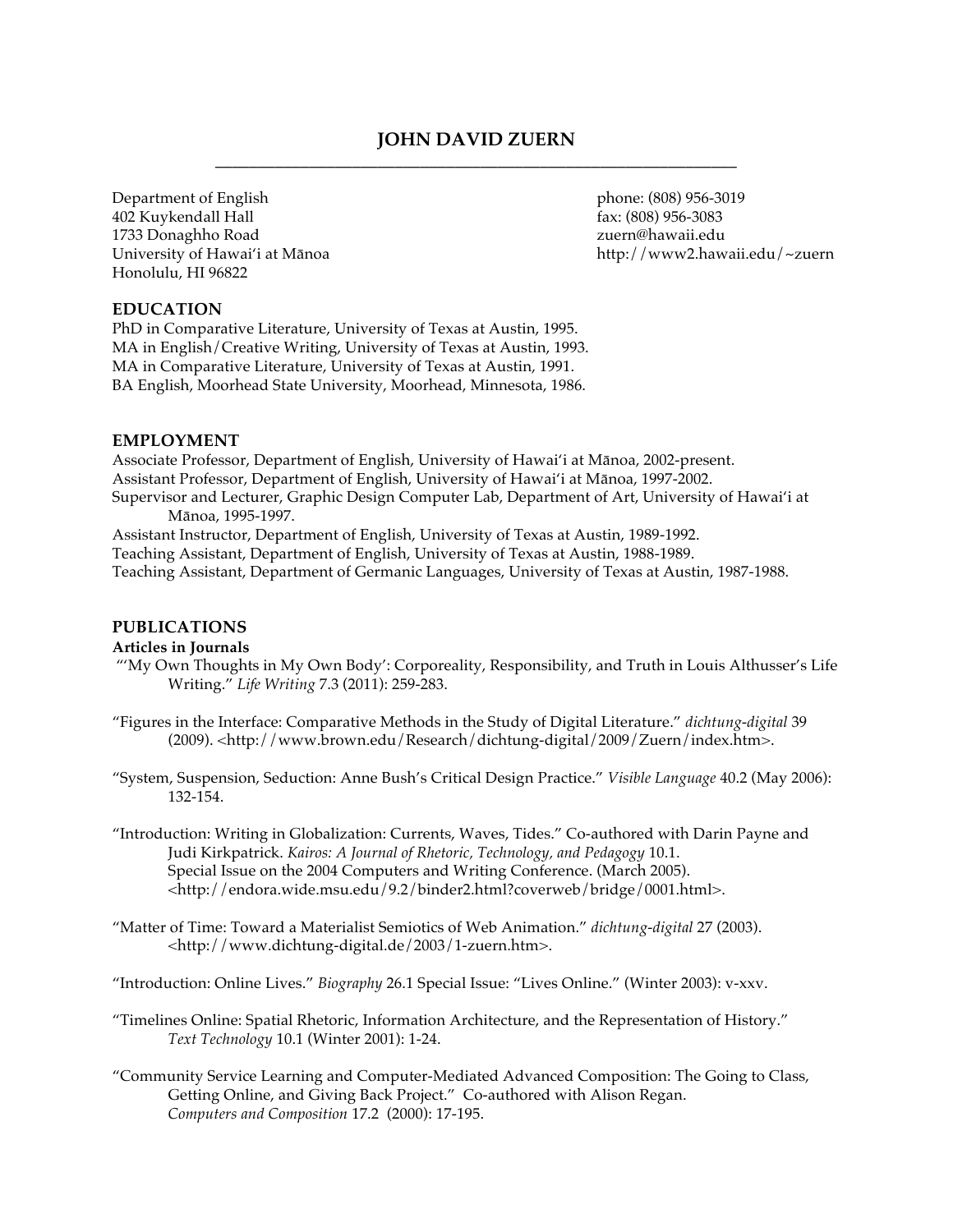- "The Sense of a Link: Hypermedia, Hermeneutics, and the Teaching of Critical Methodologies." *Literary and Linguistic Computing* 14.1 (Fall 1999): 43-54.
- "The Communicating Labyrinth: André Breton's 'La Maison d'Yves' as a Micro-Manifeste." *Dada/Surrealism* 17 (1988): 110-120. Reprinted in *André Breton Today.* Ed. Anna Balakian and Rudolf E. Kuenzli, New York: Willis, Locker & Owens, 1989. 110-120.

## **Chapters in Books**

- "Pop Spells, Hermetic Lessons: Teaching on the Fringes of the Literary." *Reading Moving Letters: Digital Literature in Research and Teaching.* Ed. Roberto Simanowski, Jürgen Schäfer, and Peter Gendolla. Bielefeld: Transcript Verlag, 2010. 261-271.
- "Mind Your Own Business: *Cisco Systems in the Power/Knowledge Network." Cultural Critique and Global Corporation*. Ed. Purnima Bose and Laura Lyons. Bloomington: Indiana UP, 2010. 286-339.
- "Diagram, Dialectic, Dialogue: Visual Explanations and the Graphical Language of Literary Theory." *Visual Media and the Humanities: A Pedagogy of Representation*. Ed. Kecia Driver McBride, Knoxville: U of Tennessee P, 2004. 47-73.
- "Making the Virtual Real: University-Community Partnerships." Co-authored with Alison Regan. *Virtual Publics: Policy and Community in an Electronic Age*. Ed. Beth Kolko. New York: Columbia UP, 2003.
- "The Future of the Phallus: Time, Mastery, and the Male Body." *Revealing Male Bodies.* Ed. William Cowling, et al. Bloomington: Indiana UP, 2002. 55-80.

#### **Edited Journal Issues**

*Kairos: A Journal of Rhetoric, Technology, and Pedagogy* 10.1. Special Issue on the 2004 Computers and Writing Conference. (March 2005). Co-edited with Darin Payne and Judi Kirkpatrick.

*Biography* 26.1 Special Issue: "Lives Online." (Winter 2003).

#### **Catalog Essay**

 "Latitudes of Truth in the Art of Allyn Bromley." *Finding Latitude: The Work of Allyn Bromley.* Honolulu: The Contemporary Museum, 2010.

#### **Review Essays**

- "Where Are We Now?": Orienteering in the Electronic Literature Collection, Volume 2." *Electronic Book Review* (2011) (forthcoming).`
- "Letters That Matter: The Electronic Literature Collection Volume I. *Electronic Book Review* (2007). <http://www.electronicbookreview.com/thread/electropoetics/diversified>.

### **Reviews**

- Review of *Over the Rainbow: Queer Children's and Young Adult Literature,* edited by Michelle Ann Abate and Kenneth Kidd. *Marvels & Tales* (forthcoming).
- Review of *Intimate Ephemera: Reading Young Lives in Australian Zine Culture* by Anna Poletti. *Biography* 32:3 (Summer 2009): 544-547.

#### **Translation**

 "The Reader" by Rainer Maria Rilke. Co-translated with Markus Frank. *Bookworms: Great Writers and Readers Celebrate Reading.* Ed. Laura Furman and Elinore Standard. New York: Carroll and Graf, 1996: 318-319. Commissioned to be read on Canadian Public Radio 1999-2002.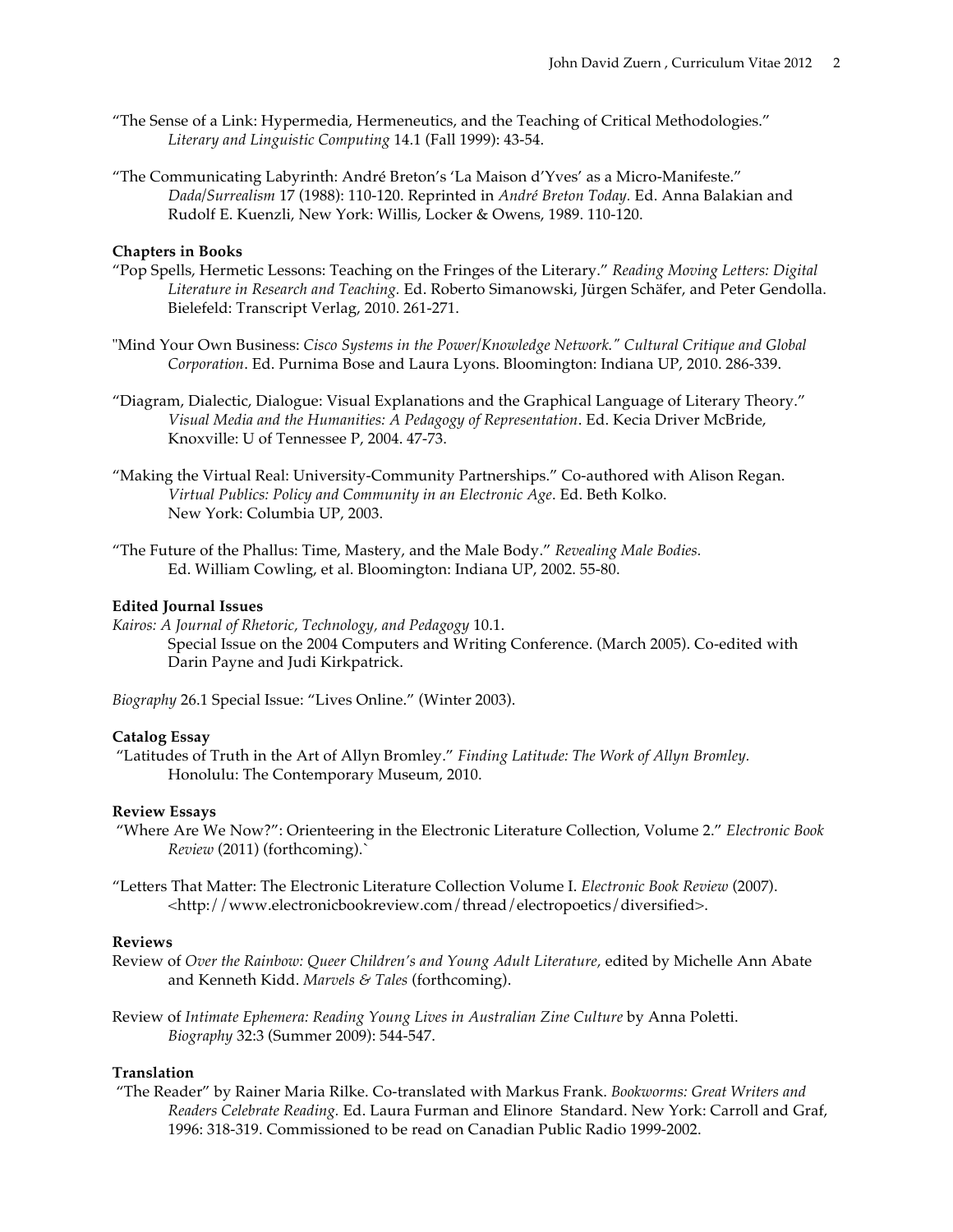#### **Poetry**

*Ask Me for the Moon: Working Nights in Waikīkī.* Electronic chapbook. *Iowa Review Web* (Summer 2005). <http://www2.hawaii.edu/~zuern/ask/>.

#### **Fiction**

"Ascension" (short fiction). *Mānoa* (Summer 1994): 50-64. Reprinted in *Mānoa* (Winter 2011): 111-127.

"Measure." *Heidelberg Review* (Summer & Fall 1994): 19-21.

#### **Publications Accepted and in Progress**

- "Reading Screens: Comparative Perspectives on Computational Poetics." *Comparative Textual Media*. Ed. N. Katherine Hayles and Jessica Pressman. Minneapolis: U of Minnesota P. (chapter in a book)
- "Temporality of Digital Works." *The Johns Hopkins Guide to Digital Media and Textuality*. Baltimore: Johns Hopkins UP. (encyclopedia entry)

### **CONFERENCE PRESENTATIONS, RESPONSES, AND INVITED LECTURES**

- "Digital Birth, Digital Adoption, Digital Disownment: Reconceiving Computational Textuality." MLA Convention. Media and Literature Discussion Group. Seattle, WA. January 2012.
- "Better Looking, Closer Reading: How Online Fiction Builds Literary-Critical Skills." MLA Convention. Prose Fiction Division. Seattle, WA. January 2012.
- "The Second Electronic Literature Collection: 63 Works." &Now Festival of New Writing. San Diego, CA. October 2011.
- "Generally Electronic, Particularly Literary—or the Other Way Around?: How the Electronic Literature Collection Pushes Comparativism." Society for Literature, Science, and the Arts Conference. Kitchener, ON. September 2011.
- "Reconciliation and Wishful Thinking: Folktale Adaptation and Cultural Politics in the Dakotas." MLA Convention. Special Session on Writing Ethics in Settler Colonial Societies. Los Angeles, CA. January 2011.
- "Poetic Primitives, Elemental Ethics: Minimal Units of Meaning (and Morals?) in Literary Animation." Society for Literature, Science, and the Arts Conference. Atlanta, GA. November 2009.
- "District Exemption: Sexuality, Ethnicity, and Counterpublic Education in R. Zamora Linmark's *Rolling the R's."* Association for Asian American Studies Conference. Honolulu, HI. April 2009.
- "'My Own Thoughts in My Own Body': Corporeality, Responsibility, and Truth in Louis Althusser's Life Writing." Interdisciplinary Conference on Academic Autobiography, Intellectual History, and Cultural Memory in the 20th Century. Pamplona, Spain. March 2009.
- "David Mitchell's Pacific Rim: Imaginary Histories, Real Politics." MLA Convention. Special Session on David Mitchell. San Francisco, CA. December 2008.
- Response to Waziyatawìn and Jack Zipes. International Symposium on Folktales and Fairy Tales: Translation, Colonialism, and Cinema. University of Hawai'i at Mānoa. September 2008.
- "A Little Practical Arithmetic": Natural Language Processing and the Sport of Translation." International Symposium on Translation: Theory, Practice, and Trope. University of Hawai'i at Mānoa. January 2007.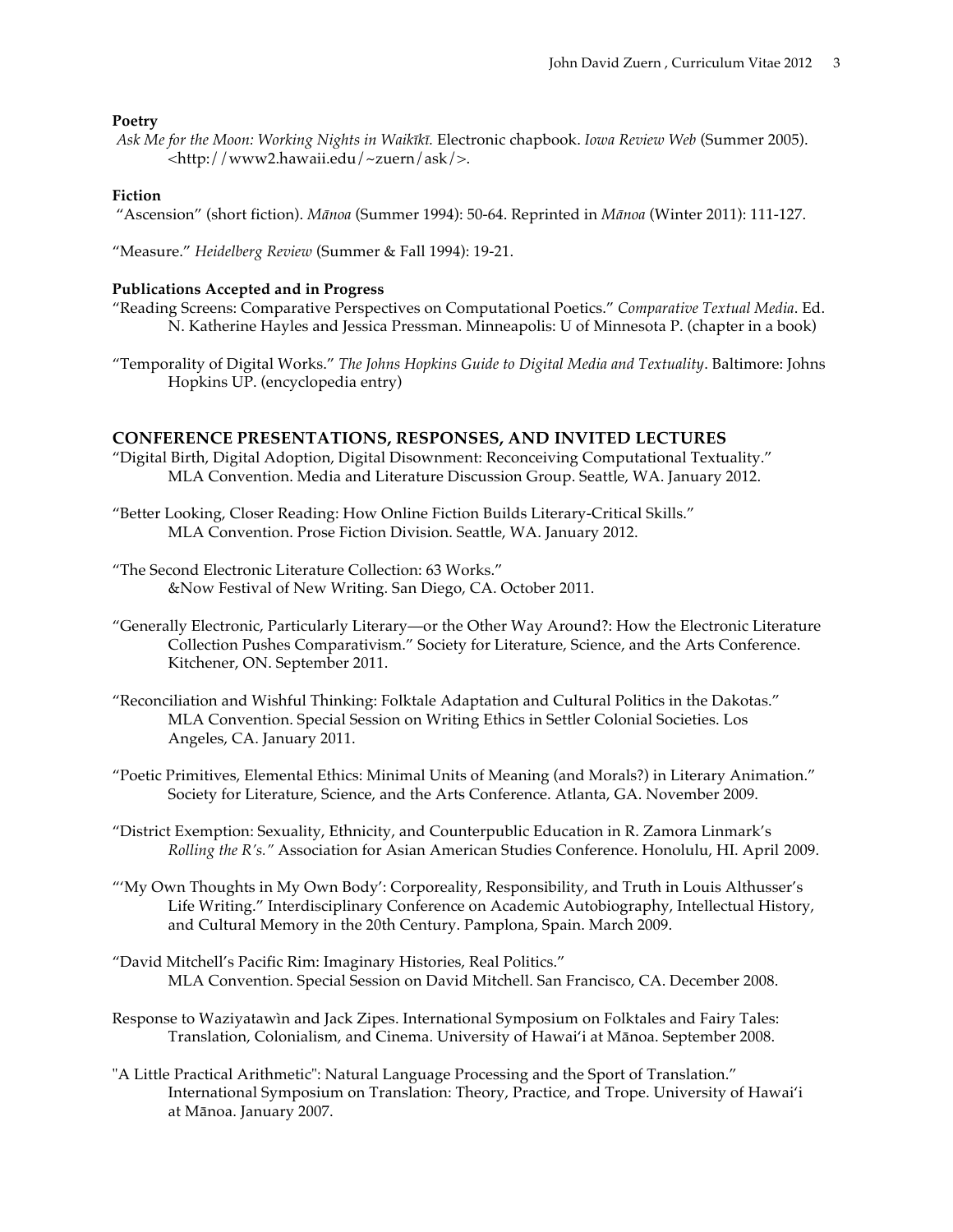- "Enough Rope?: Self-Preservation and Self-Assessment in Student Multimedia Authoring Projects." Computers and Writing Conference. Lubbock, TX. June 2006.
- "Remedial Materialism: 'Constellation' and the Political Economy of Electronic Literature." Division on Sociological Approaches to Literature. MLA Convention. Philadelphia, PA. December 2004.
- "Ethics in the Vestibule: Entry and Passage in Buildings, Bodies, and Texts." Division on Literature and other Arts. MLA Convention. Philadelphia, PA. December 2004.
- "Alien Life Form: Alterity and Agency in Literary Motion Graphics." Invited lecture. Department of Germanic Studies. Brown University. November 2004.
- "Matter of Time: Toward a Materialist Semiotics of Web Animation." Special Session on New Media. MLA Convention. New York, NY. December 2002.
- "The Pāku'i 'Ōnaehana/ Connecting Technology Project." World Indigenous People's Conference on Education. Calgary, AB. August 2002.
- "Interpreting Animation and Vice Versa: Can We Philosophize in Flash?" Joint International Conference of the Association for Literary and Linguistic Computing and the Association for Computers and the Humanities. Tübingen, Germany. July 2002.
- "Computing Social Justice: Political Dilemmas at the Digital Divide." Rethinking Marxism Conference. Amherst, MA. September 2000.
- "Timelines Online: Hypermedia and the Representation of History." Joint International Conference of the Association for Literary and Linguistic Computing and the Association for Computers and the Humanities. Charlottesville, VA. June 1999.
- "Why is that Ball Bouncing? Visual Rhetoric in Web-Based Composition." Computers and Writing Conference, Rapid City, SD. May 1999.
- "Hypermedia in the Hermeneutic Circle." Special Session on Computers in English Studies. MLA Convention. San Francisco, CA. December 1998.
- "Using Hypermedia to Teach Literary Analysis and Theory." Discussion Group on Computer Studies in Language and Literature. MLA Convention. San Francisco, CA. December 1998.
- "The Sense of a Link: Hypermedia, Hermeneutics, and the Teaching of Critical Methodologies." Joint International Conference of the Association for Literary and Linguistic Computing and the Association for Computers and the Humanities. Debrecen, Hungary. July 1998.
- "Teaching Literature As Information Technology: Some Strategies in Courseware Design." Computers and Writing Conference, Gainesville, FL. May 1998.
- "Service-Learning: Adding Value to Volunteerism (K-12)." Governor's Conference on Volunteerism. Honolulu, HI. April 1998.
- "Writing on the Horizon: Questions of Relevance in a Multimedia Learning Environment." Computers and Writing Conference, Honolulu, HI. June 1997.
- "The Seductions of Kaspar Hauser: Trauma, Psychoanalysis, and the Critique of Ideology." Conference of the Association for the Psychoanalysis of Culture and Society. Washington, D.C. November 1996.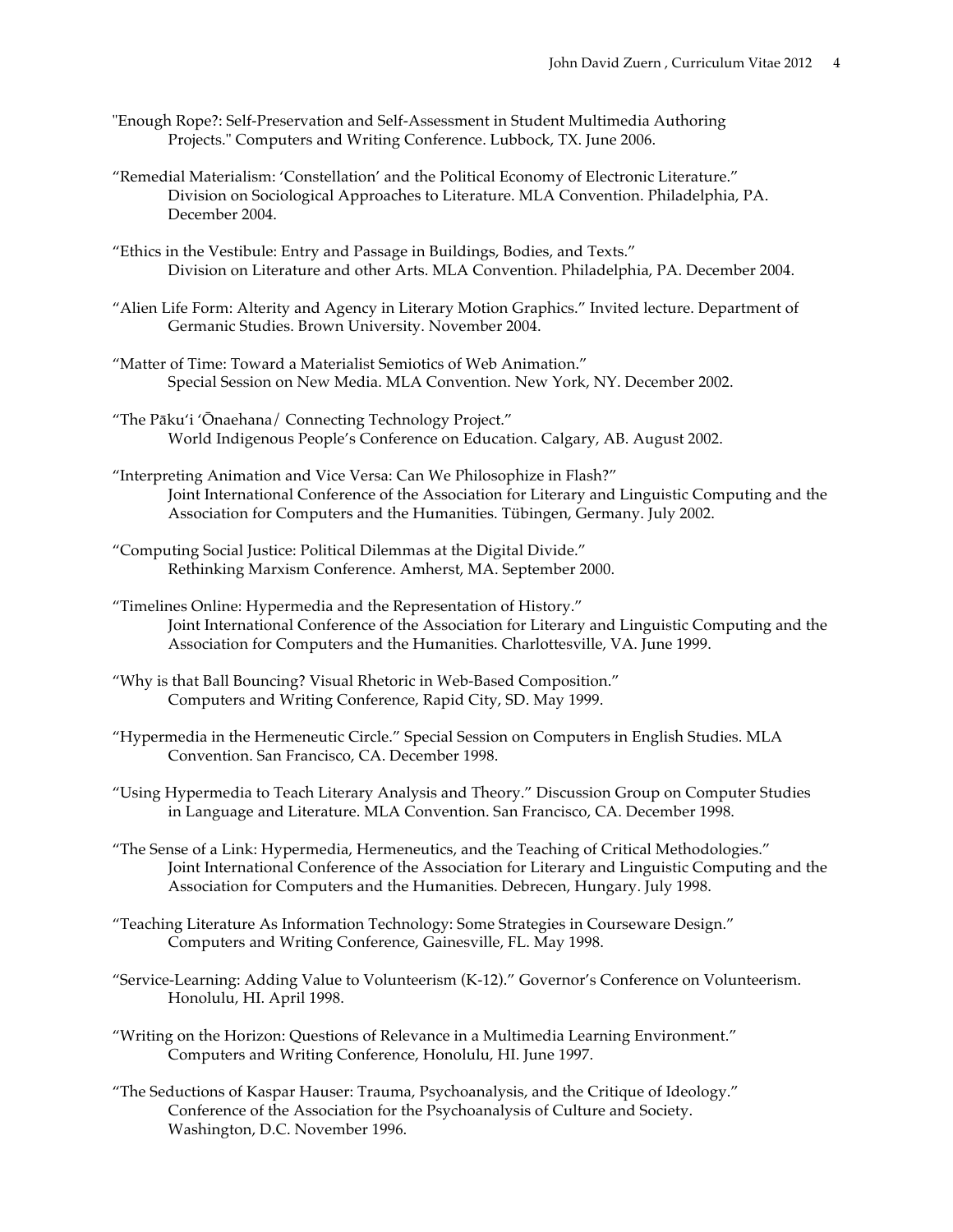- "A Poetics of Courage and Consolation: Rereading Cavafy in the AIDS Crisis." Special Session of the Modern Greek Studies Association. MLA Convention. Chicago, IL. December 1995.
- "Mignon, Diotima, Dora: Conversion and Hysteria in Narratives of Male Development." Yale Graduate Conference in Germanic Studies. New Haven, CT. April 1993.
- Response to panel "Cultural Studies as Cultural Activism." Comparativism: Cultural Studies Across the Disciplines Conference. University of Texas at Austin. Austin, TX. October 1990.
- "The 'Other Face' of the Word: Martin Luther and the Language of Conversion." Conference of the Sixteenth Century Studies Society, Minneapolis, MN. October 1989.

### **COLLOQUIA AND WORKSHOPS**

"Writing for the Web," Pacific New Media Certificate Program, Outreach College, UHM. September 2011.

Presenter, Electronic Publishing Panel. Hawai'i Book and Music Festival. May 2011.

"Writing for the Web," Pacific New Media Certificate Program, Outreach College, UHM. May 2010.

"Writing for the Web," Pacific New Media Certificate Program, Outreach College, UHM. August 2009.

"Writing for the Web," Pacific New Media Certificate Program, Outreach College, UHM. October 2008.

"Writing for the Web," Pacific New Media Certificate Program, Outreach College, UHM. August 2007.

Session Leader, "Digital Literature." Write in the Middle Writing Camp. May 2006.

"Writing for the Web," Pacific New Media Certificate Program, Outreach College, UHM. March 2006.

"Writing for the Web," Pacific New Media Certificate Program, Outreach College, UHM. March 2005.

"Working Nights in Waikiki: A Reading and Discussion of Literary Motion Graphics." Department of English Colloquium Series, UHM. August 2004.

"Writing for the Web." Pacific New Media Certificate Program, Outreach College, UHM. August 2001.

"Writing an Abstract" workshop for graduate students. Department of English, UHM. February 2001.

"Teaching Literature Online" (with Jan Roush). Department of English, UHM. April 2000.

"Teaching with Service Learning." Department of English, UHM. September 1999.

- Basic Internet Workshop for Senior Citizens. Kōkua Council for Senior Citizens Education, UHM. September 1998.
- Basic Internet Workshop for Senior Citizens. Kōkua Council for Senior Citizens Education, UHM. October 1997.
- "Introduction to Adobe PageMaker" and "Intermediate Adobe PageMaker." Pacific New Media Certificate Program.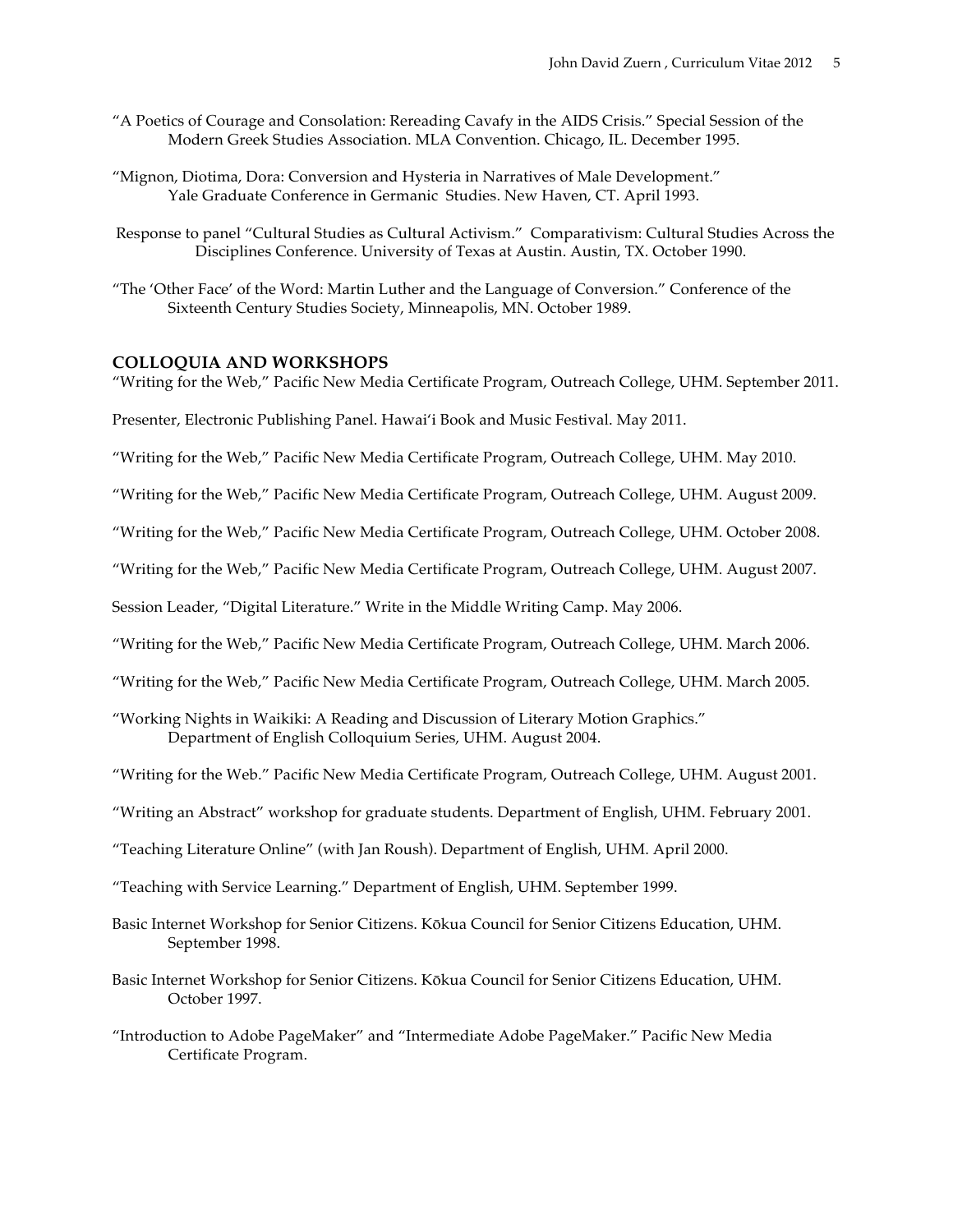## **AWARDS**

Chancellor's Citation for Meritorious Teaching. University of Hawai'i at Mānoa. 2005.

Ellen Nold Award for Best Article in the journal Computers and Composition for "Community Service Learning and Computer-Mediated Advanced Composition: The Going to Class, Getting Online, and Giving Back Project" (with Alison Regan). 2001.

Thomas Gething Service Learning Award (with Alison Regan). University of Hawai'i at Mānoa.1998.

Nomination for 1995 Outstanding Dissertation at the University of Texas, Program in Comparative Literature. 1995.

Nomination for the Pushcart Prize for short story "Ascension." 1995.

Editorial Fellowship, American Short Fiction, University of Texas at Austin.1992-1993.

Fania Kruger Award for Short Fiction on Social Justice, University of Texas at Austin. 1993.

### **GRANTS**

Diversity and Equality Initiative Mini-Grant, UHM, for "*Conversations with R. Zamora Linmark,"* 2006*.*

Special Research Fund Grant, UHM, for interviews with leading writers in digital formats, 2004.

Educational Improvement Fund Grant, UHM, to develop an online course in Digital Literature, 2003.

- MCI/WorldCom Making a Civic Investment Grant to implement a service-learning project in community-based computing centers in Honolulu public housing projects (with Douglas Dykstra and Robert Franco). 2000.
- Hawai'i Committee for the Humanities Grant, UHM, for the Fall Festival of Writers (with Juliana Spahr). 1999.
- University of Hawai'i at Mānoa National Endowment for the Humanities Fund Grant for Fall Festival of Writers (with Susan Schultz). 1998.

Women's Campus Club Grant, University of Hawai'i at Mānoa to implement the service-learning project "Going to Class, Getting Online, and Giving Back" (with Alison Regan). 1998.

- Voyager Equipment Grant, Hawai'i Education and Research Network, to expand capacities in the Graphic Design Computer Lab in the UHM Department of Art, 1997.
- Women's Campus Club Equipment Grant, UHM, to expand capacities in the Graphic Design Computer Lab in the UHM Department of Art, 1997.

Training Grant, Hawai'i Education and Research Network, to develop expertise in digital media, 1996.

Research Fellowship, German Academic Exchange Service (DAAD), for dissertation research at Heidelberg University, Heidelberg, Germany, 1993-1994.

Editorial Fellowship, *American Short Fiction,* University of Texas, 1992-1993.

German Academic Exchange Service (DAAD) Travel Grant, 1991.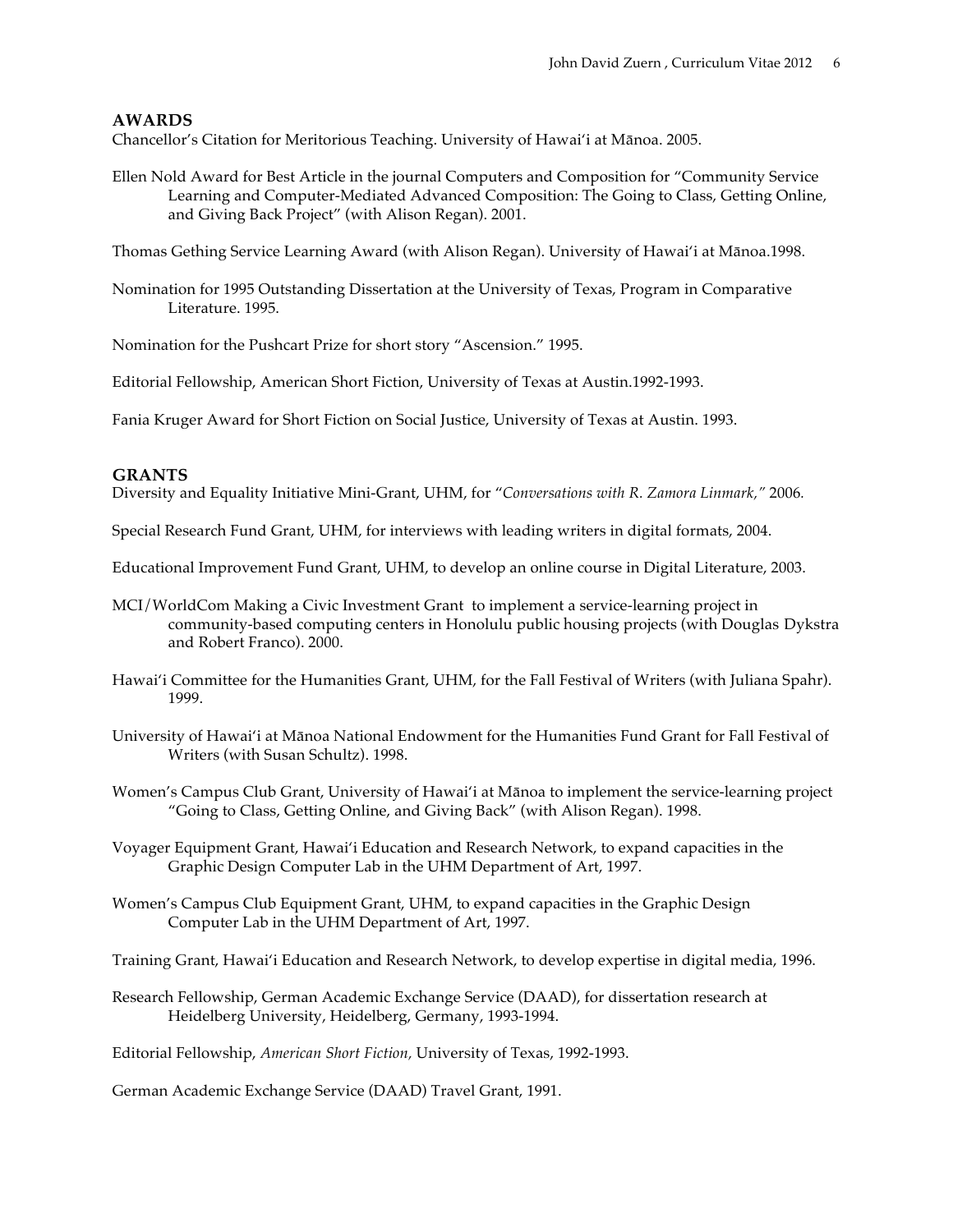National Endowment for the Humanities Younger Scholars Grant for a research project on English- and German-language literature by Germans from Russia, 1984.

### **PROFESSIONAL SERVICE**

#### **2011-2012**

Member, Department Personnel Committee, UHM Department of English Advisory Committee Member and Instructor, Pacific New Media Certificate Program, Outreach College, UHM Director, Internship Program, UHM Department of English Board Member and Webmaster, Tinfish Press Faculty Advisor for Majors and Minors, UHM Department of English

#### **2010-2011**

Member, Department Personnel Committee Advisory Committee Member and Instructor, Pacific New Media Certificate Program, Outreach College, UHM Director, Internship Program, UHM Department of English

Board Member and Webmaster, Tinfish Press

Judge, Germans from Russia Heritage Society Essay Contest

Faculty Advisor for Majors and Minors, UHM Department of English

#### **2009-2010**

Advisory Committee Member and Instructor, Pacific New Media Certificate Program, Outreach College, UHM

Board Member and Webmaster, Tinfish Press. Faculty Advisor for Majors and Minors, UHM Department of English

### **2008-2009**

Director, Undergraduate Program Director, UHM Department of English Advisory Committee Member and Instructor, Pacific New Media Certificate Program, Outreach College, UHM

#### **2007-2008**

Director, Undergraduate Program Director, UHM Department of English Member, Contemporary Ethical Issues Focus Board, UHM Advisory Committee Member and Instructor, Pacific New Media Certificate Program, Outreach College, UHM

### **2006-2007**

Director, Undergraduate Program Director, UHM Department of English

Member, Contemporary Ethical Issues Focus Board, UHM

Advisory Committee Member and Instructor, Pacific New Media Certificate Program, Outreach College, UHM

#### **2005-2006**

Member, Department Curriculum Committee, UHM Department of English

- Member, Contemporary Ethical Issues Focus Board, UHM
- Advisory Committee Member and Instructor, Pacific New Media Certificate Program, Outreach College, UHM

### **2004-2005**

Chair, Computer-Mediated Communication Committee, UHM Department of English Member, Department Curriculum Committee, UHM Department of English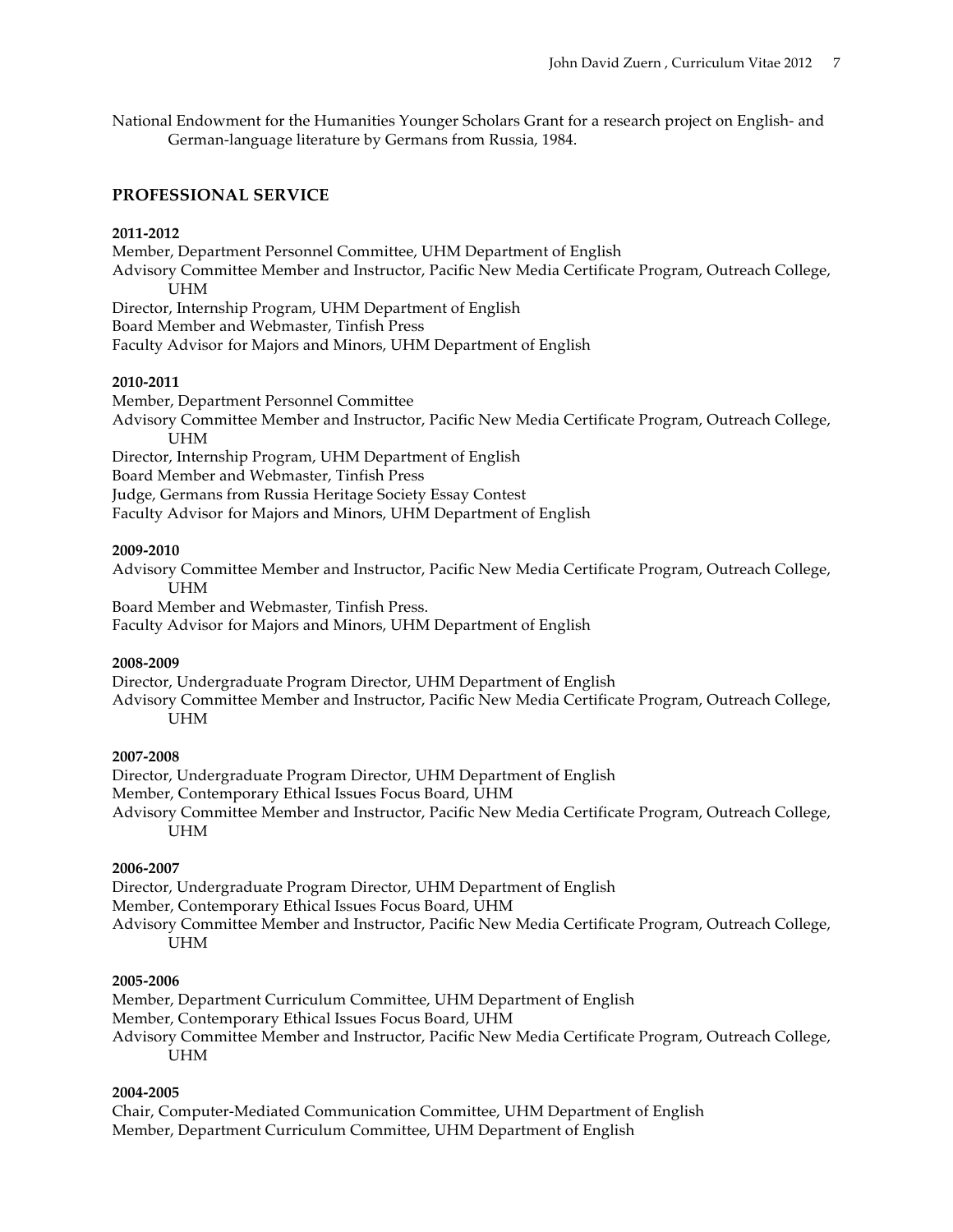Department Representative, University Hawai'i Professional Association

Advisory Committee Member and Instructor, Pacific New Media Certificate Program, Outreach College, UHM

Affiliated Faculty Member, East-West Center Cultural Studies Certificate Program

Faculty Advisor for Majors and Minors, UHM Department of English

### **2003-2004**

Co-Host, Twentieth Computers and Writing Conference

Member, Archiving and Display Committee, Electronic Literature Association

Preservation, Archiving, and Dissemination Project

Curriculum Development Consultant, Hawai'i Department of Education, Hawaiian Language Immersion Program, Pāku'i 'Ōnaehana/ Connecting Technology Project (integrating multimedia and digital video production into the Hawaiian Language Immersion middle school curriculum).

Chair, Computer-Mediated Communication Committee, UHM Department of English

Member, Department Curriculum Committee, UHM Department of English

Department Representative, University Hawai'i Professional Association

Advisory Committee and Instructor, Pacific New Media Certificate Program, Outreach College, UHM

Faculty Advisor for Majors and Minors, UHM Department of English

### **2002-2003**

Coordinator, Twentieth Computers and Writing Conference

Archiving and Display Committee, Electronic Literature Association

Preservation, Archiving, and Dissemination Project

Curriculum Development Consultant, Hawai'i Department of Education, Hawaiian Language Immersion Program, Pāku'i 'Ōnaehana/ Connecting Technology Project (integrating multimedia and digital video production into the Hawaiian Language Immersion middle school curriculum).

Chair, Educational Planning and Policy Committee, Colleges of Arts and Sciences

Member, Graduate Program Committee, Department of English

Member, Policy Committee, Department of English

Advisory Committee Member and Instructor, Pacific New Media Certificate Program, Outreach College, UHM

- Web site design and management, Department of English
- Faculty Advisor for Majors and Minors, UHM Department of English

# **2001-2002**

Director, English Studies Computing Center, UHM Department of English

Faculty Representative for the College of Languages, Linguistics, and Literature,

Educational Planning and Policy Committee of the Arts and Sciences Senate Executive **Committee** 

Chair, Committee on Computer-Mediated Communication, UHM Department of English

Literary Studies Concentration Advisor, Graduate Program, UHM Department of English

Member, Graduate Program Committee, UHM Department of English

Member, Policy Committee, UHM Department of English

Project Coordinator, Community, Technology, and Lifelong Learning, UH-Mānoa

(technology-based service learning project funded by WorldCom)

- Advisory Committee Member and Instructor, Pacific New Media Certificate Program, Outreach College, UHM
- Curriculum Development Consultant, State of Hawai'i Department of Education, Pāku'i 'Ōnaehana/ Connecting Technology Grant project

Standards Consultant, State of Hawai'i Department of Education (established standards indicators for writing and rhetoric)

Web site design and management, Department of English

Faculty Advisor for Majors and Minors, UHM Department of English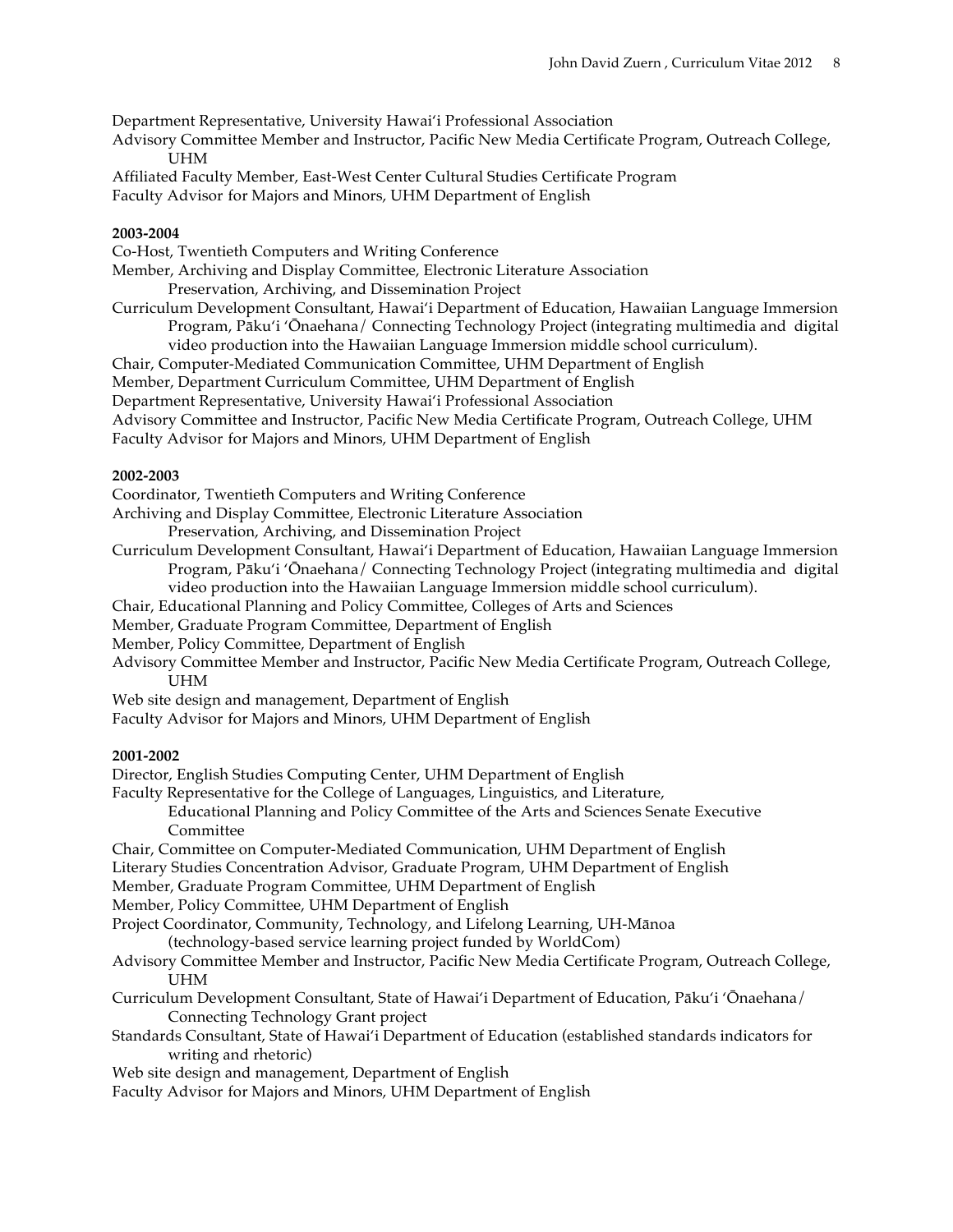### **2000-2001**

Project Coordinator, UH-Mānoa, Community, Technology, and Lifelong Learning

Director, Writing Workshop, UHM Department of English

Co-director, Center for English Studies Technology, UHM Department of English

Educational Planning and Policy Committee, College of Arts and Sciences

Hiring Committee, UHM Department of English

Service Learning Committee, Department of English

Advisory Committee Member and Instructor, Pacific New Media Certificate Program, Outreach College, **I**IHM

Discussion Facilitator, Celebrating Teen Reading Literature Festival

Judge, Honors Symposium, UH Honors Program, May 3, 2001

Faculty Advisor for Majors and Minors, UHM Department of English

### **1999-2000**

Policy Committee, UHM Department of English Committee on Computer-Mediated Communication, UHM Department of English Department of English web site design and maintenance Director, Writing Workshop, UHM Department of English Co-director, Center for English Studies Technology, UHM Department of English Judge, NCTE Promising Young Writers Program Organizing Committee, Hawai'i Fall Celebration of Writers, UHM Department of English Advisory Committee Member and Instructor, Pacific New Media Certificate Program, Outreach College, **UHM** Faculty Advisor for Majors and Minors, UHM Department of English

### **1998-1999**

Graduate Program Committee, UHM Department of English Policy Committee, UHM Department of English Committee on Computer-Mediated Communication, UHM Department of English Organizing Committee, Hawai'i Fall Celebration of Writers, UHM Department of English Faculty Advisor for Majors and Minors, UHM Department of English

### **1997-1998**

Recording Secretary, Hawai'i Literary Arts Council Technical Writer, University of Hawai'i Summer Session, Mānoa Advanced Interactive Learning Environment (MAILE) Web site design assistance for the Thirteenth Computers and Writing Conference, Honolulu, Hawai'i Web site design for the MELUS Conference, Honolulu, Hawai'i, April 18-20, 1997

# **SUBMISSION REVIEWER**

Addison Wesley Longman Bedford St. Martin's *Biography Computers and the Humanities* Digital Arts and Culture Conference *Digital Humanities Quarterly* Joint International Conference of the Association for Literary and Linguistic Computing and the Association for Computers and the Humanities *Modern Drama* Spencer Foundation Fellowships *Text Technology* University of Hawai'i Press

University of Wisconsin Press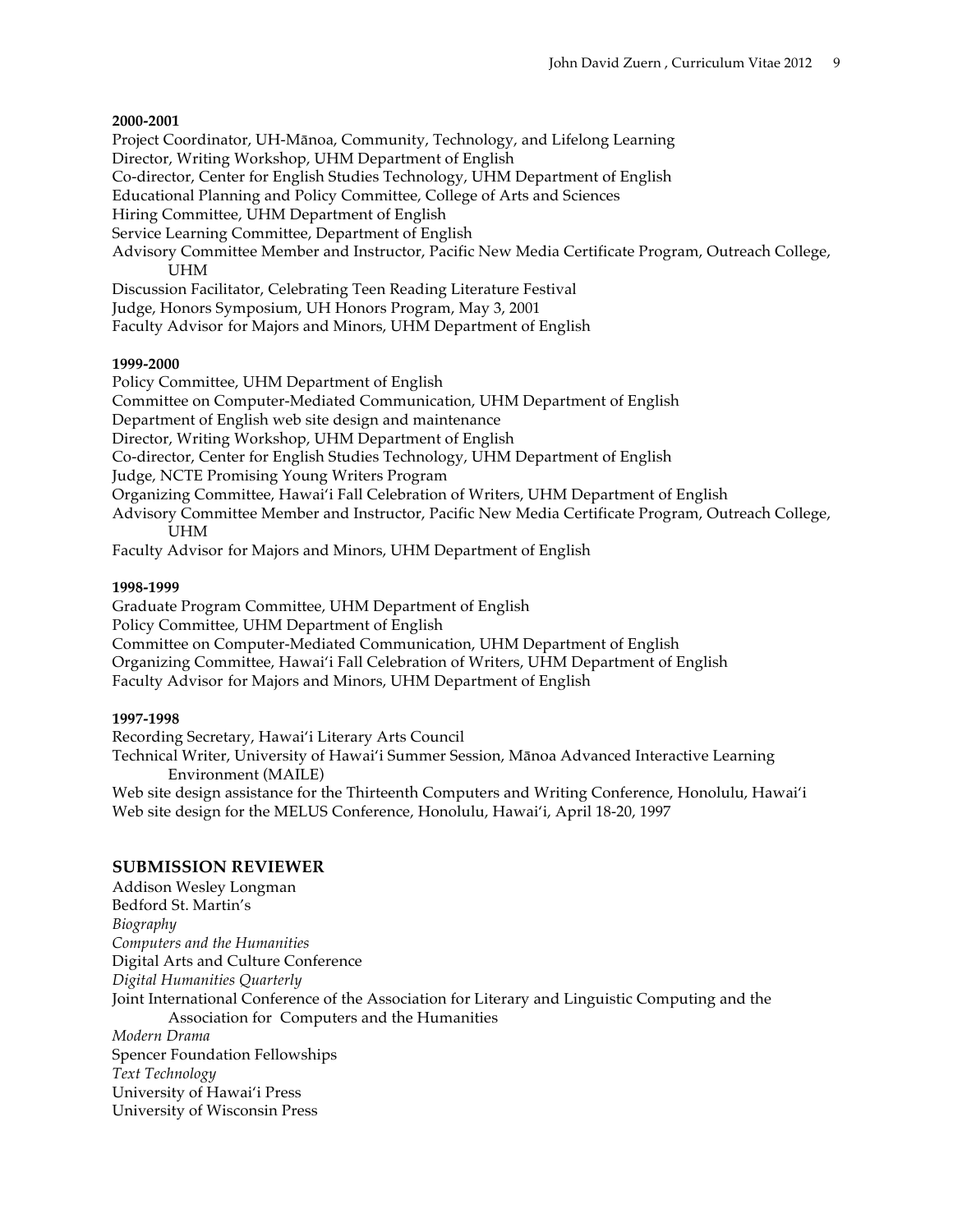# **PROMOTION REVIEWER**

Griffith University University of Colorado, Denver

# **COURSES TAUGHT AND OTHER INSTRUCTIONAL ACTIVITY**

### **2012**

ENG 352: 20th-Century Novel in English (O) ENG 421: Studies in Comparative Literature: Literature, Hospitality, and Hotels (E, W)

### **2011**

ENG 320: Introduction to English Studies (2 sections) ENG 321: Backgrounds of Western Literature (large enrollment) ENG 427: Studies in Literary Criticism and Theory: Ethics and Literary Criticism (E, W) ENG 699: Directed Reading (Bryan Kuwada, ethics and literary criticism, translation theory)

# **2010**

ENG 320: Introduction to English Studies (2 sections) ENG 384: Literature and Technology (E, W)

Sabbatical Leave (Spring 2010)

### **2009**

ENG 100: Composition I ENG 727: Seminar in Literary Criticism and Theory: Ethics and Contemporary Fiction ENG 384: Literature and Technology (E, W) ENG 625B: Theories and Methods of Literary Studies

# **2008**

ENG 620: The Profession of English ENG 300: The Rhetorical Tradition (E, O) ENG 499: Directed Reading (Eric Boydston, literature and technology) ENG 699: Directed Reading (Cheryl Naruse and Phil Drake, psychoanalysis)

# **2007**

ENG 620: The Profession of English

ENG 481: Studies in Popular Culture and Literature: Berlin: 100 Years in the Culture Industry (E, O) (UHM Study Abroad Program, Free University, Berlin)

ENG 427: Studies in Literary Criticism and Theory: Literature's Queer Language (W)

# **2006**

ENG 101: Composition I ENG 255: The Literary Hotel (W) ENG 492: Junior Honors Tutorial: Digital Literature, Theory and Practice (W)

# **2005**

ENG 320: Introduction to English Studies ENG 307: Rhetoric, Composition, and Computers (E, W) ENG 409: Studies in Composition/Rhetoric/Language (O) ENG 633B: Theories and Methods of Literary Study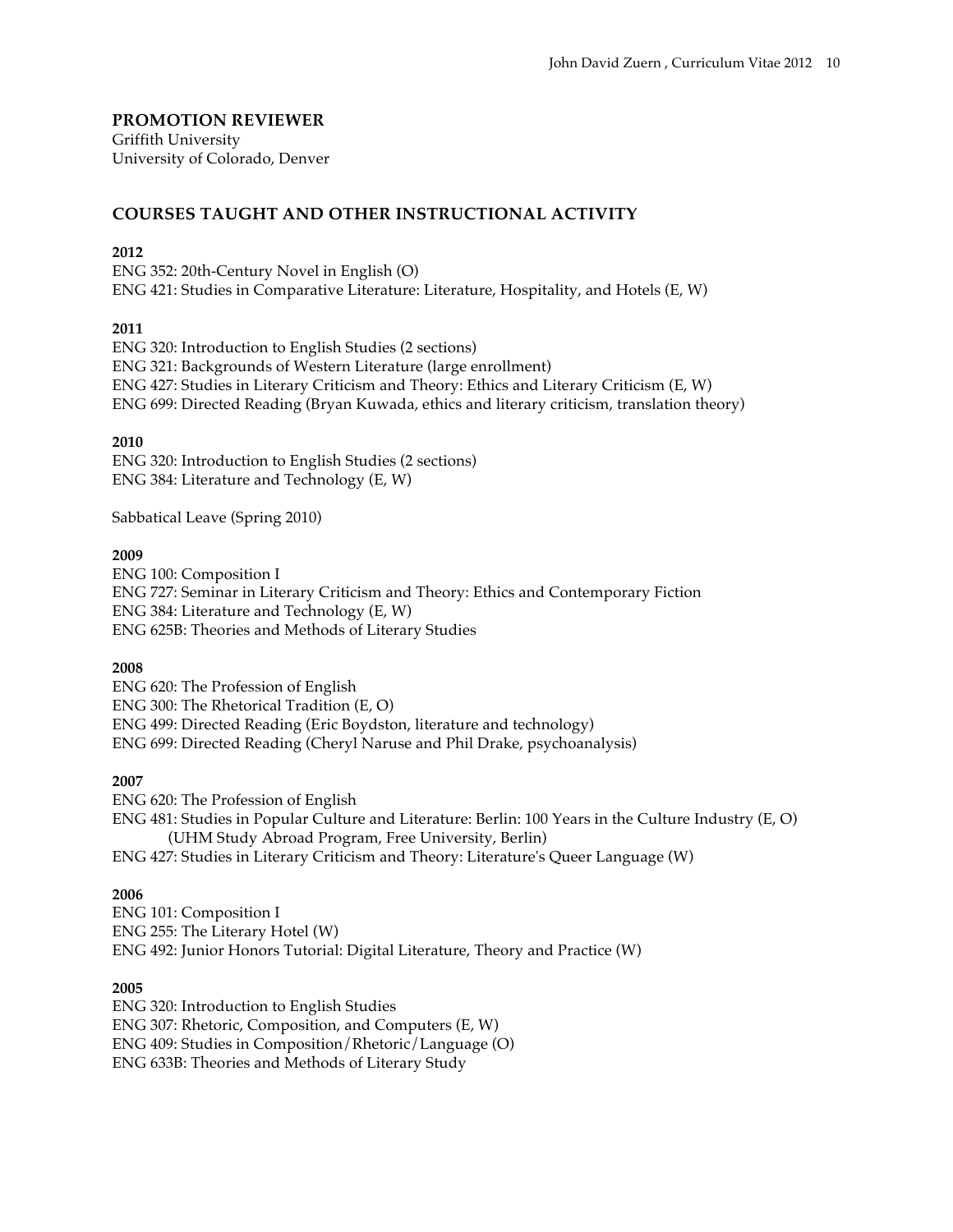### **2004**

ENG 100: Composition I ENG 384: Literature and Technology (E) ENG 100: Composition I ENG 434: Hypertext and Multimedia Literature ENG 699: Directed Reading (Daniel Walker, digital literature)

### **2003**

ENG 492: Senior Honors Seminar: Victorians and Cyberpunks (E) ENG 633B: Theories and Methods of Literary Studies

### Sabbatical Leave (Fall 2003)

### **2002**

ENG 321: Backgrounds of Western Literature ENG 384: Literature and Technology ENG 100: Composition I ENG 760: Speech and Power on the Internet

### **2001**

ENG 320: Introduction to English Studies ENG 407: Writing for Electronic Media ENG 499: Directed Reading (Caitlin Yamamoto, literary theory) ENG 699: Directed Reading (Liana Holmberg, poetics) ENG 699: Directed Reading (Brien Ing, digital literature) Director, Writing Workshop, UHM Department of English (Spring 2001)

### **2000**

ENG 737: Defenses of Poetry: Aesthetics, Ideology, Society ENG 436: The Rhetorical Tradition ENG 499: Directed Reading (Alexander Daily, digital literature) ENG 699: Directed Reading (Tia Ballantine, poetics) ART 190: JavaScript for Artists (Kapi'olani Community College) Director, Writing Workshop, UHM Department of English

### **1999**

ENG 336: Critical Approaches to Literature ENG 620: The Profession of English ENG 760: Rhetoric and Aesthetics of Electronic Media Director, Writing Workshop, UHM Department of English

### **1998**

ENG 100A: Expository Writing (Honors) ENG 325: Rhetoric, Composition, and Computers ENG 250: American Literature ENG 336: Backgrounds of Western Literature

### **1997**

ENG 100: Expository Writing ENG 307: Rhetoric, Composition, and Computers ART 400V: Internet Authoring and Design (UHM Department of Art) ART 265L: Design: Studio I Lab

### **1996**

ART 265L: Design: Studio I Lab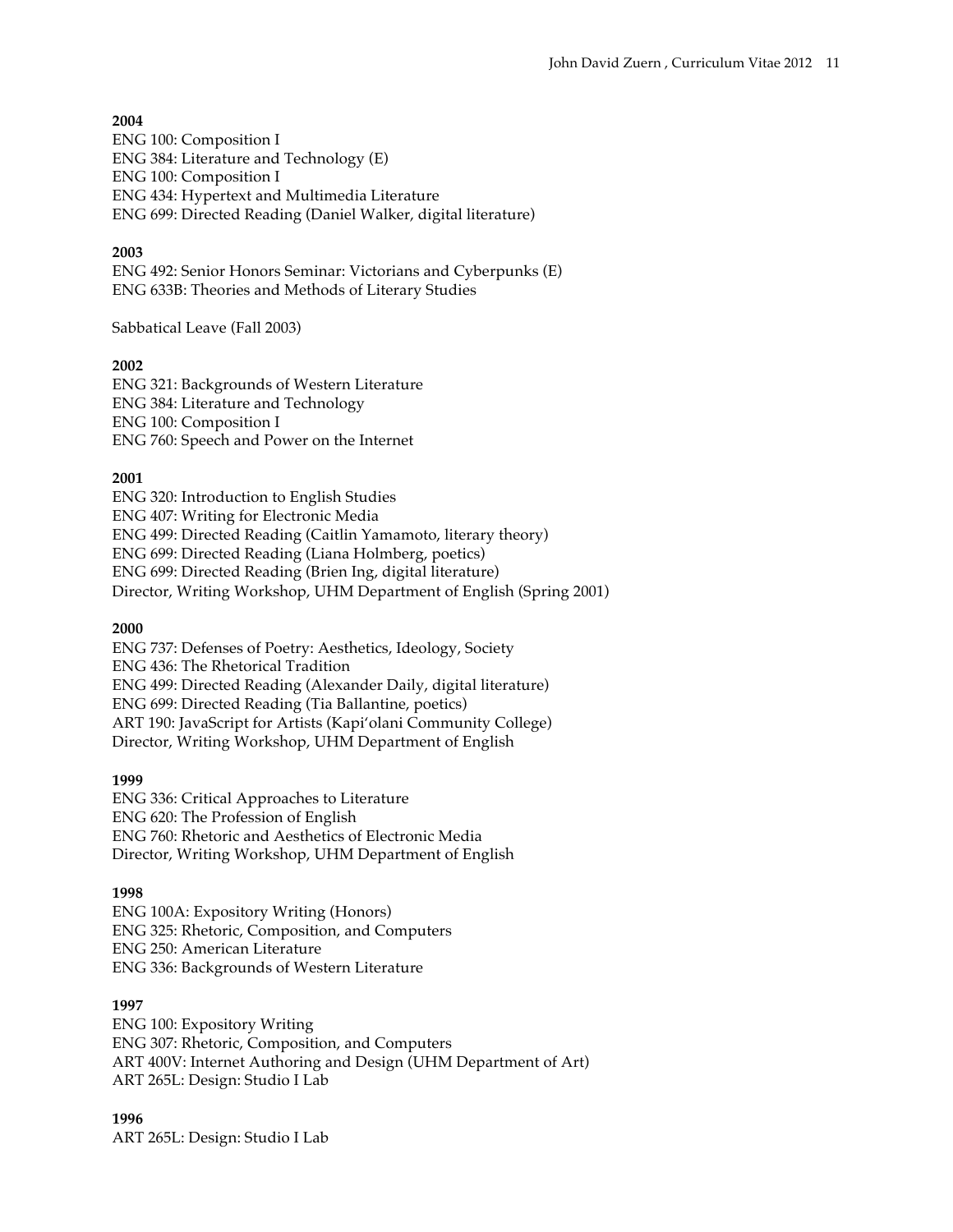# **PhD DISSERATIONS, MA PROJECTS AND THESES, HONORS THESES (\*DIRECTOR)**

### **PhD Dissertation Committees**

Alana Bell, English (life writing of composer Glenn Gould), Spring 2012 Joseph Cardinale, English (novel), projected Spring 2013 Pei-Chia Chang, Information and Computer Science (personalization system for scholarly database searches), Fall 2010 Lance Collins, Political Science (politics of film in the Philippines), Fall 2010 Amy Donahue, Philosophy (comparative epistemology and queer theory), Spring 2011 Philip Drake, English (cultural politics of natural disaster Indonesia), Fall 2012 Monica Ghosh, English (image of the tiger in colonial representations of India), projected Spring 2013 Aiden Gleisberg, English (queer approaches to American film and literature), projected Spring 2013 Alexandria Ham, Philosophy (aesthetics of reading), Fall 2010 Bijun Huang, English (comparative film studies), Spring 2011 Leah Kalmanson, Philosophy (comparative ethics), Fall 2010 Incoronata Inserra, English (cultural politics of Italian dance revival), Fall 2011 Dawn Marais, English (biography and politics in Malaysia), Spring 2008 Jolivette Mecenas, English, (rhetoric and composition), Spring 2009 \*Carmen Nolte, English (American and European children's literature), Spring 2013 Jennifer Orme, English (fairy tale adaptations), Spring 2010 Bradley Park, Philosophy (comparative ethics), Fall 2004 Bed Paudyal, English (aesthetics and politics of science fiction), Spring 2012 Tammy Pavich, English (short story collection), Spring 2010 Steven Tanaka, English (queer approaches to Asian-American literature), Spring 2009 Zach Tomaszewski, Information and Computer Science (interactive drama system), Spring 2011 Christy Williams, English (fairy tale adaptations), projected Spring 2013

# **MA Project/Thesis Committees**

\*William Bird, English, Literary Studies Project (novels of Ian MacMillan), Fall 2001 \*Jocelyn Cardenas, English, Literary Studies Project (literature and new media), Spring 2002 Michael Choi, English, Cultural Studies Project (Asian-American literature and film), Fall 2001 \*Amanda Cole, English, Creative Writing Thesis (novel,) Fall 2009 \*Jamie Dela Cruz, English, Cultural Studies Project (māhū history and culture), Spring 2001 Liann Ebesugawa, English, Literary Studies Project (local Hawai'i literature), Spring 2000 Sabrina Favors, English, Creative Writing Thesis (novel), Spring 2009 \*Keala Francis, English, Creative Writing Thesis (novel), Spring 2009 \*Kathryn Fujioka,\* English, (hula and tourism), Spring 2001 Gizelle Gajelonia, English, Creative Writing Thesis (poetry), Spring 2012 Kai Gaspar, English, Creative Writing Thesis (poetry), Spring 2008 Andy Godfroy, English, Literary Studies Project (local Hawai'i literature), Spring 2009 Shantel Grace, English, Creative Writing Thesis (novel), Spring 2012 \*Liana Holmberg, English, Creative Writing Thesis, (poetry), Spring 2002 Steven Holmes, English, Composition and Rhetoric Project (composition pedagogy), Spring 2011 Laura Kiern,\* English, Literary Studies Project (literature and visual studies), Spring 2006 Kyoung-sook Kim, English, Literary Studies Project (James Joyce), Spring 2001 Davin Kubota, English, Literary Studies Project (William Shakespeare), Spring 2001 Jacquelyn Lee, English, Literary Studies Project (local Hawai'i literature), Spring 2004 Paul Lennon, English, Literary Studies Project (Early Modern drama), Spring 2009 Ryan Omizo, English, Composition and Rhetoric Project (rhetoric and political theory), Spring 2007 Tiare Picard, English, Creative Writing Thesis (poetry), Spring 2008) \*Francisco Robles, English, Literary Studies Project (digital adaptations of fairy tales), Spring 2009 Katherine Santiago, English, Literary Studies Project (local Hawai'i literature), Fall 2005 Tristan Scholze, English, Literary Studies Project (Ayn Rand), Fall 2004